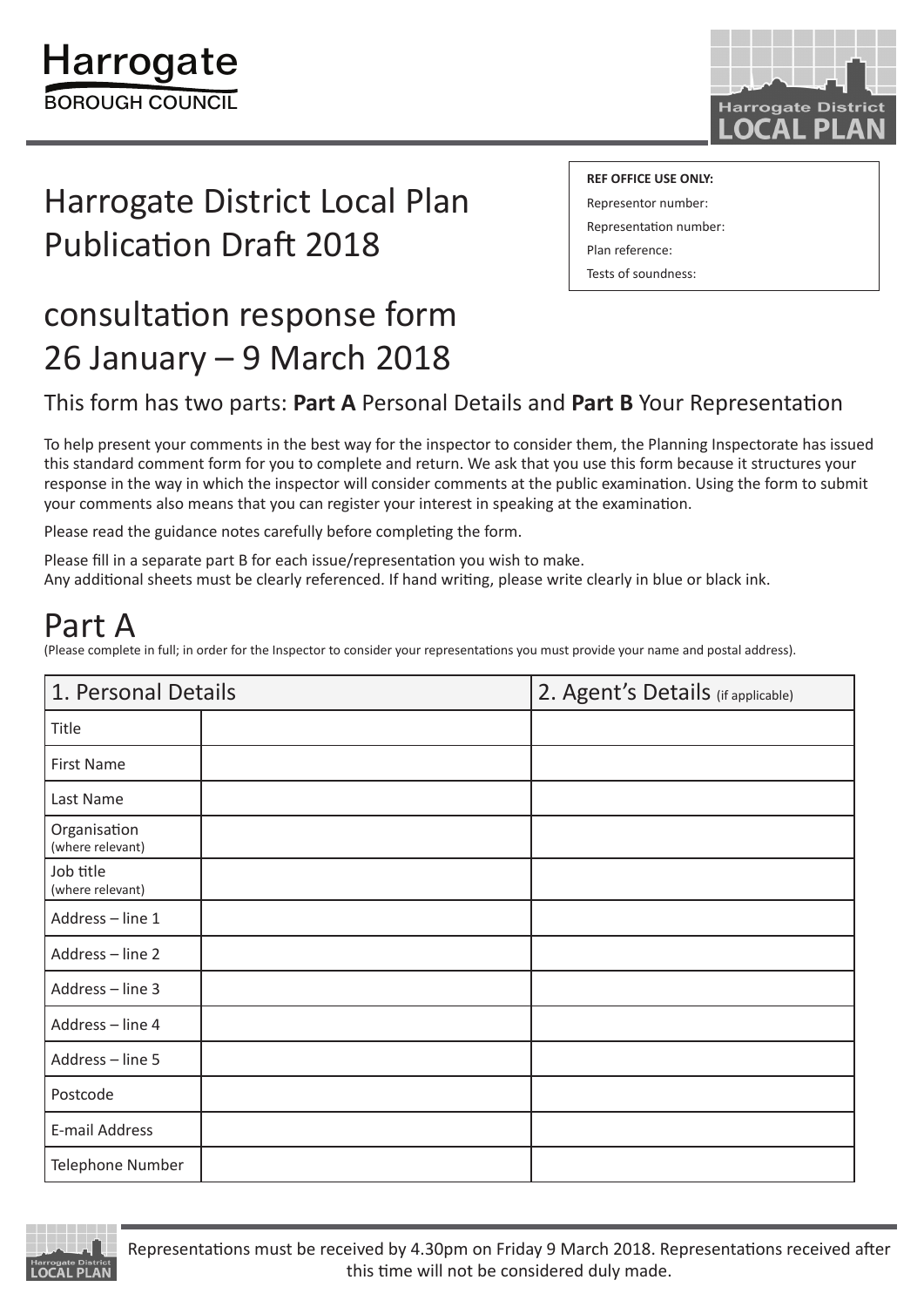## Guidance note

#### **What can I make comments on?**

You can make representations on any part of the publication draft of the Local Plan and its supporting documents, which include: Sustainability Appraisal; Habitat Regulations Assessment and the Equality Analysis Report. Comments may also refer to the justification and evidence in the supporting technical papers. The purpose of this consultation is for you to say whether you think the plan is legally compliant and 'sound'.

#### **Do I have to use the response form?**

Yes please. This is because further changes to the plan will be a matter for a Planning Inspector to consider and providing responses in a consistent format is important. For this reason, all responses should use this consultation response form. Please be as succinct as possible. You can attach additional evidence to support your case, but please ensure that it is clearly referenced. It will be a matter for the Inspector to invite additional evidence in advance of, or during the Public Examination. Additional response forms can be collected from the main council offices and the district's libraries, or you can download it from the council's website at www.harrogate.gov.uk/localplan . However you choose to respond, in order for the inspector to consider your comments you must provide your name and address with your response.

#### **Can I submit representations on behalf of a group or neighbourhood?**

Yes, you can. Where there are groups who share a common view on how they wish to see the plan modified, it would be very helpful for that group to send a single representation that represents that view, rather than for a large number of individuals to send in separate representations that repeat the same points. In such cases the group should indicate how many people it is representing; a list of their names and addresses, and how the representation has been agreed e.g. via a parish council/action group meeting; signing a petition etc. The representations should still be submitted on this standard form with the information attached.

#### **Question 4(1) – What does 'legally compliant' mean?**

Legally compliant means asking whether or not the plan has been prepared in line with: statutory regulations; the duty to cooperate; and legal procedural requirements such as the Sustainability Appraisal (SA). Details of how the plan has been prepared are set out in the published Consultation Statements and the Duty to Cooperate Statement, which can be found at www.harrogate.gov.uk/info/20101/planning\_policy\_and\_the\_local\_plan/556/local\_plan\_-\_evidence\_base

#### **Question 4(2) – What does 'soundness' mean?**

Soundness may be considered in this context within its ordinary meaning of 'fit for purpose' and 'showing good judgement'. The Inspector will use the Public Examination process to explore and investigate the plan against the National Planning Policy Framework's four 'test of soundness' as listed at question five. The scope of the Public Examination will be set by taking into consideration the key issues raised by responses received and other matters the Inspector considers to be relevant.

#### **Question 8 – Do I need to attend the Public Examination?**

You can indicate whether at this stage you consider there is a need to present your representation at a hearing session during the Public Examination. You should note that Inspectors do not give any more weight to issues presented in person than written evidence. The Inspector will use his/her own discretion in regard to who participates at the Public Examination. All examination hearings will be open to the public.

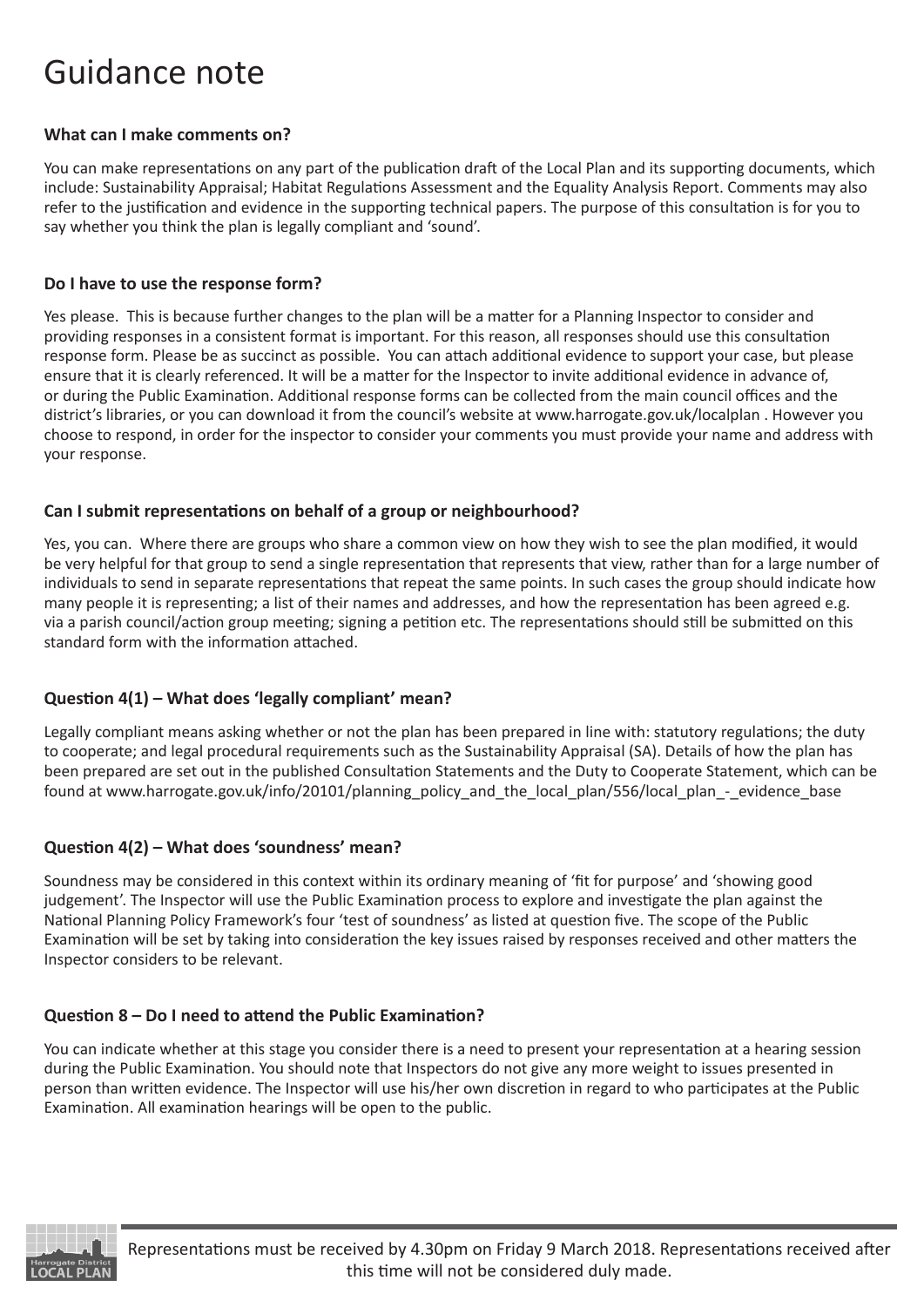# Part B (please use a separate Part B form for **each** representation)

| Name/Organisation:                                                                                                                                                                                                                                                                                                                                                                                                                                                                                                               |                                 |  |                                                                                                                                                                                  |                  |                                        |  |
|----------------------------------------------------------------------------------------------------------------------------------------------------------------------------------------------------------------------------------------------------------------------------------------------------------------------------------------------------------------------------------------------------------------------------------------------------------------------------------------------------------------------------------|---------------------------------|--|----------------------------------------------------------------------------------------------------------------------------------------------------------------------------------|------------------|----------------------------------------|--|
|                                                                                                                                                                                                                                                                                                                                                                                                                                                                                                                                  |                                 |  | 3a. To which document does your response relate? (Please tick one)                                                                                                               |                  |                                        |  |
|                                                                                                                                                                                                                                                                                                                                                                                                                                                                                                                                  |                                 |  | Harrogate District Local Plan Publication Draft                                                                                                                                  |                  | <b>Habitat Regulations Assessment</b>  |  |
|                                                                                                                                                                                                                                                                                                                                                                                                                                                                                                                                  | <b>Sustainability Appraisal</b> |  |                                                                                                                                                                                  |                  | <b>Equality Analysis Report</b>        |  |
| (Complete any that apply)                                                                                                                                                                                                                                                                                                                                                                                                                                                                                                        |                                 |  | 3b. If you are making comments, to which part of the document do they relate?                                                                                                    |                  |                                        |  |
| Page no.                                                                                                                                                                                                                                                                                                                                                                                                                                                                                                                         |                                 |  | Paragraph no.                                                                                                                                                                    |                  | Policy Ref.                            |  |
| Site Ref.                                                                                                                                                                                                                                                                                                                                                                                                                                                                                                                        |                                 |  | Development Limit<br>(put name of settlement)                                                                                                                                    |                  | Policies Map                           |  |
| 4. Do you consider the Plan is:                                                                                                                                                                                                                                                                                                                                                                                                                                                                                                  |                                 |  |                                                                                                                                                                                  |                  |                                        |  |
|                                                                                                                                                                                                                                                                                                                                                                                                                                                                                                                                  | 4.(1) Legally compliant         |  | Yes<br><b>No</b>                                                                                                                                                                 | $4.(2)$ Sound    | Yes<br>No                              |  |
| $\rightarrow$ If you have selected No to Question 4.(2), please continue to Question 5<br>$\rightarrow$ In all other circumstances please go to Question 6<br>5. If you consider the Development Plan is UNSOUND, do you consider this to be                                                                                                                                                                                                                                                                                     |                                 |  |                                                                                                                                                                                  |                  |                                        |  |
| <b>because it is NOT:</b> (tick all that apply)                                                                                                                                                                                                                                                                                                                                                                                                                                                                                  | <b>Positively prepared</b>      |  |                                                                                                                                                                                  | <b>Justified</b> |                                        |  |
| <b>Effective</b>                                                                                                                                                                                                                                                                                                                                                                                                                                                                                                                 |                                 |  |                                                                                                                                                                                  |                  | <b>Consistent with national policy</b> |  |
|                                                                                                                                                                                                                                                                                                                                                                                                                                                                                                                                  |                                 |  |                                                                                                                                                                                  |                  |                                        |  |
| What makes a Local Plan "sound"?                                                                                                                                                                                                                                                                                                                                                                                                                                                                                                 |                                 |  |                                                                                                                                                                                  |                  |                                        |  |
|                                                                                                                                                                                                                                                                                                                                                                                                                                                                                                                                  |                                 |  | Positively prepared - the plan should be prepared in a way that meets the need for housing and<br>other development, including infrastructure and business development.          |                  |                                        |  |
| Justified – the plan should be based on evidence, and be the most appropriate strategy for the district<br>when considered against other reasonable alternatives.                                                                                                                                                                                                                                                                                                                                                                |                                 |  |                                                                                                                                                                                  |                  |                                        |  |
| <b>Effective</b> – the plan should be deliverable; the housing and other development should be capable of<br>being carried out.                                                                                                                                                                                                                                                                                                                                                                                                  |                                 |  |                                                                                                                                                                                  |                  |                                        |  |
|                                                                                                                                                                                                                                                                                                                                                                                                                                                                                                                                  |                                 |  | <b>Consistent with national policy</b> – the plan should enable sustainable development and be<br>consistent with the policies in the National Planning Policy Framework (NPPF). |                  |                                        |  |
| Please give details of why you consider the Harrogate District Local Plan to be not legally compliant or sound. Your<br>reason(s) should concisely cover all the information, evidence and supporting information necessary to justify your<br>comments, as there will not normally be another opportunity to make further representations after publication<br>stage. After this stage, further submissions will only be at the request of the Inspector, based on the matters and<br>issues she/he identifies for examination. |                                 |  |                                                                                                                                                                                  |                  |                                        |  |

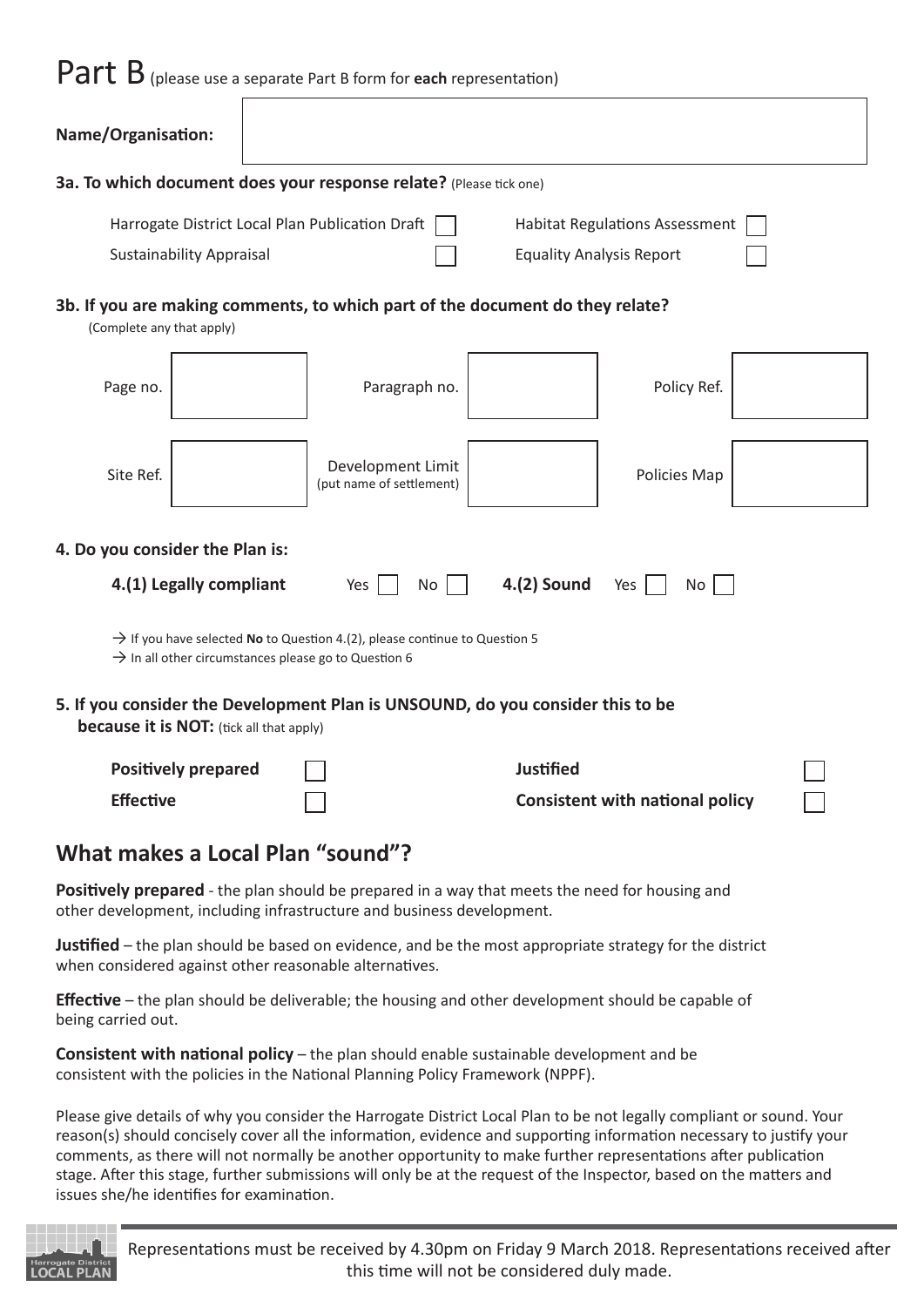**6. Please give reasons for you answer to 4(1), 4(2) and 5, where applicable.** (You may also use this box if you wish to make representations on the Sustainability Appraisal, Habitat Regulations Assessment or Equality Analysis Report. You can attach additional information but please make sure it is securely attached and clearly referenced.)

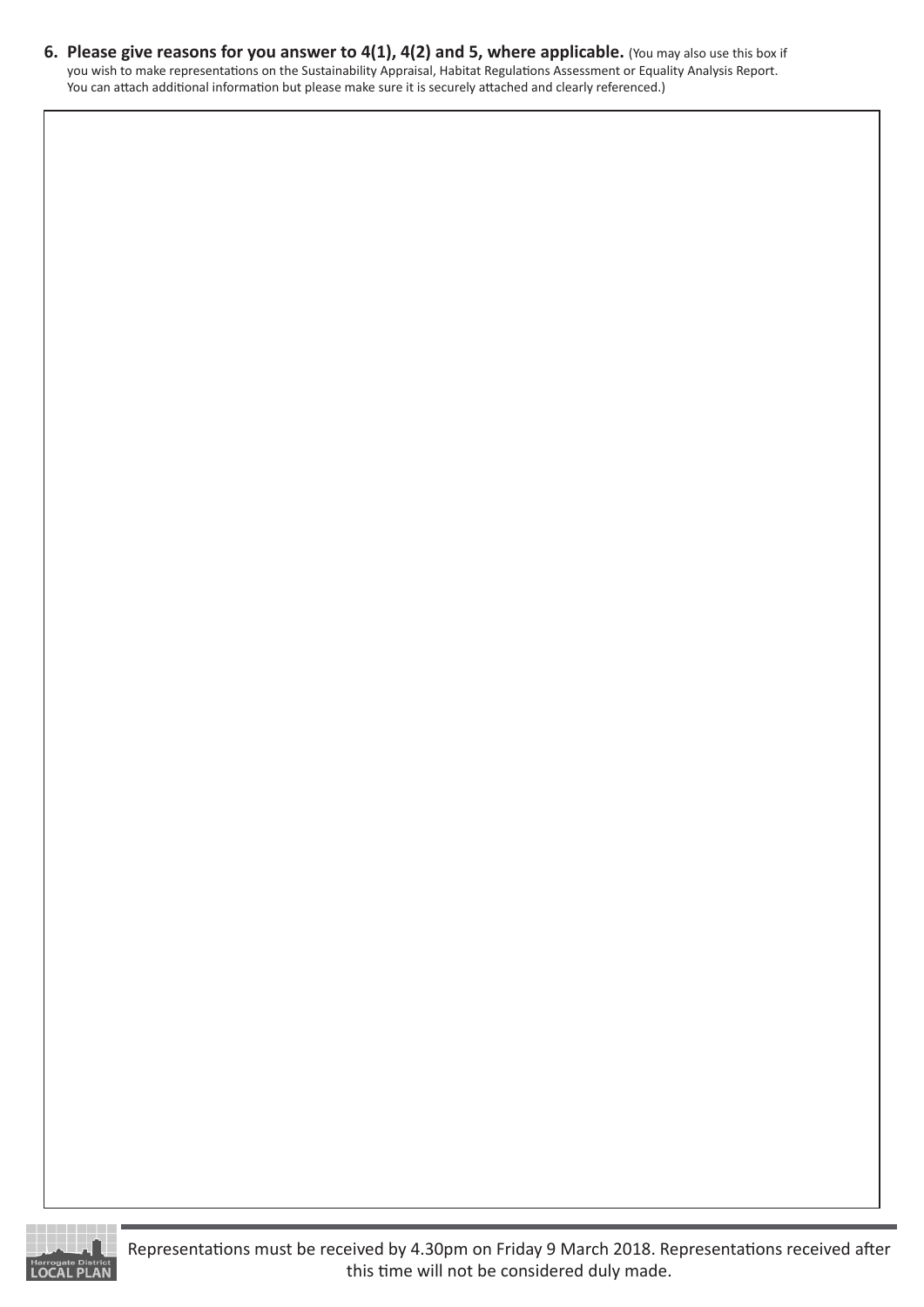**7. Please set out what change(s) you consider necessary to make the Harrogate District Local Plan legally compliant or sound, having regard to the test you have identified at question 5 where this relates to soundness. You will need to say why this change will make the plan legally compliant or sound. It will be helpful if you could put forward your suggested revised wording of any policy or text. Please be as precise as possible.**

(If you are suggesting that the plan is legally compliant or sound please write N/A)



Representations must be received by 4.30pm on Friday 9 March 2018. Representations received after this time will not be considered duly made.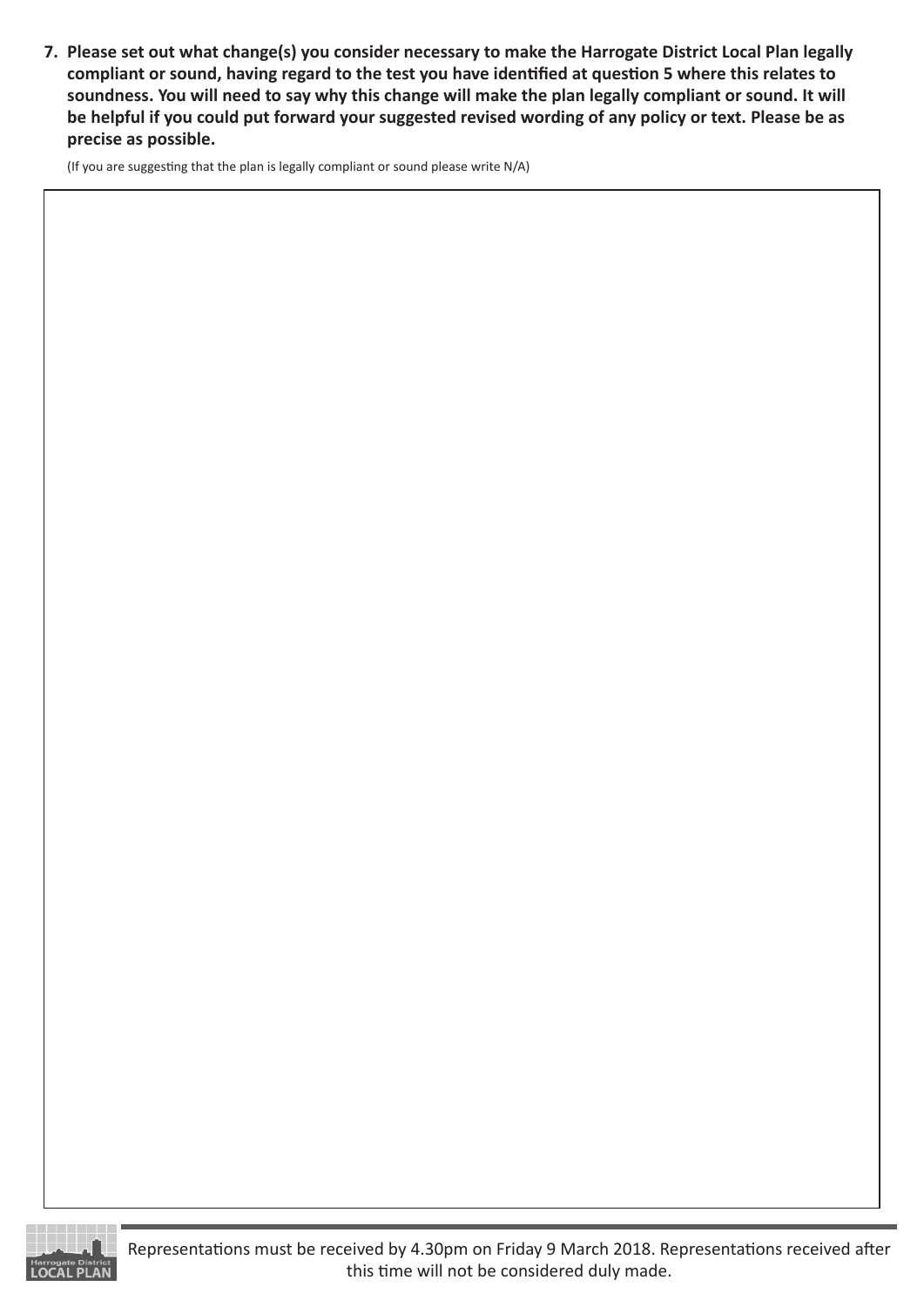**8. If your representation is seeking a change, do you consider it necessary to participate at the hearing sessions of the Public Examination?** (tick one box only)

**After this stage, further submissions will only be at the request of the Inspector, based on the matters and issues she/he identifies for examination.**

| No, I do not wish to participate at the     |
|---------------------------------------------|
| hearing session at the examination. I would |
| like my representation to be dealt with by  |
| written representation                      |

**Yes**, I wish to appear at the examination

If you have selected **No,** your representation(s) will still be considered by the independent Planning Inspector by way of written representations.

**9. If you wish to participate at the oral part of the examination, please outline why you consider this to be necessary:**

**Please note:** the Inspector will determine the most appropriate procedure to adopt to hear those who have indicated that they wish to participate at the hearing session of the examination.

Signature | Date | Date | Date | Date | Date | Date | Date | Date | Date | Date | Date | Date | Date | Date | Date | Date | Date | Date | Date | Date | Date | Date | Date | Date | Date | Date | Date | Date | Date | Date |

I

Please return the completed form by **no later than 4.30pm on Friday 9 March 2018** to:

Planning Policy Team, Harrogate Borough Council, PO Box 787, Harrogate, HG1 9RW

or email: planningpolicy@harrogate.gov.uk

(Electronic copies of this form are available to download at www.harrogate.gov.uk/localplan )

#### **Data Protection**

The information you provide on the form will be stored on a database used solely in connection with the Local Plan. **Representations will be available to view on the council's website, but address, signature and contact details will not be included. However, as copies of representations must be made available for public inspection, they cannot be treated as confidential and will be available for inspection in full. Copies of all representations will also be provided to the Planning Inspectorate as part of the submission of the Harrogate District Local Plan.**

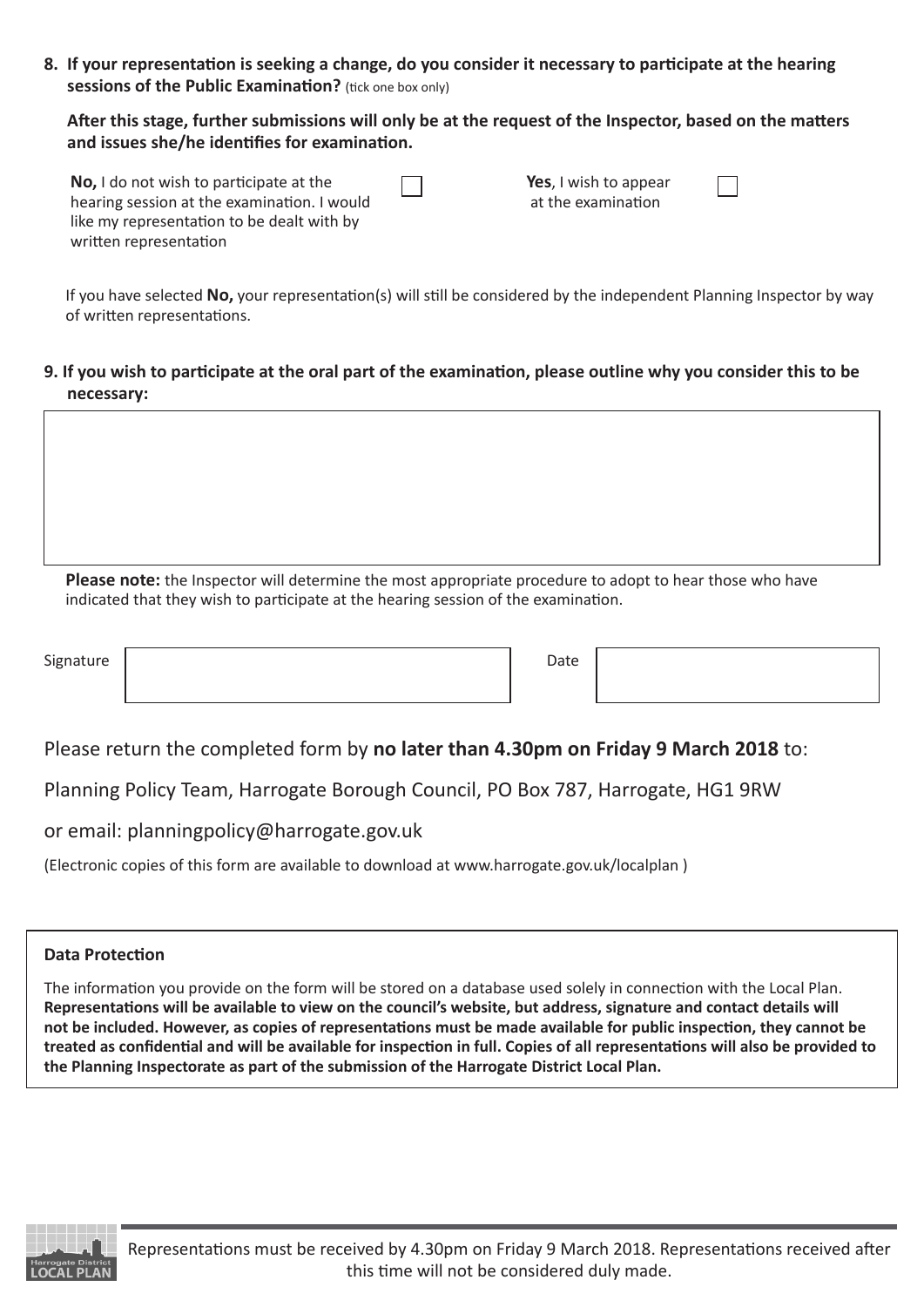### **Equalities information**

#### **About you**

Harrogate Borough Council is committed to ensuring that our work meets the needs of all sections of the community. The information you provide helps us to monitor the fairness and effectiveness of our services and policies. **It is not compulsory to provide this information but you will be helping us to meet these commitments and tailor our services and policies to the needs of the community.** 

The categories included have been informed by the National Census 2011 and characteristics protected by legislation.

**If you do not wish to answer any specific question, then please leave it blank.**

### **Gender**

| What is your gender? (please select one answer) |  |
|-------------------------------------------------|--|
|-------------------------------------------------|--|

| Male              |  |
|-------------------|--|
| Female            |  |
| Prefer not to say |  |

### **Age**

**Which age category are you in?** (please select one answer)

| 0 to 15           |  |
|-------------------|--|
| 16 to 19          |  |
| 20 to 29          |  |
| 30 to 44          |  |
| 45 to 64          |  |
| 65 to 74          |  |
| 75 to 84          |  |
| $85+$             |  |
| Prefer not to say |  |

### **Disability**

[The definition of disability according to the act is: A physical or mental impairment which has a substantial and long-term adverse effect on a person's ability to carry out normal day-to-day activities. Long-term means more than 12 months. This definition includes long-term illnesses such as cancer, HIV and mental health.]

### **Do you consider yourself to be a disabled person or have a long term limiting condition?**

(please select one answer)

| Yes               |  |
|-------------------|--|
| No                |  |
| Prefer not to say |  |